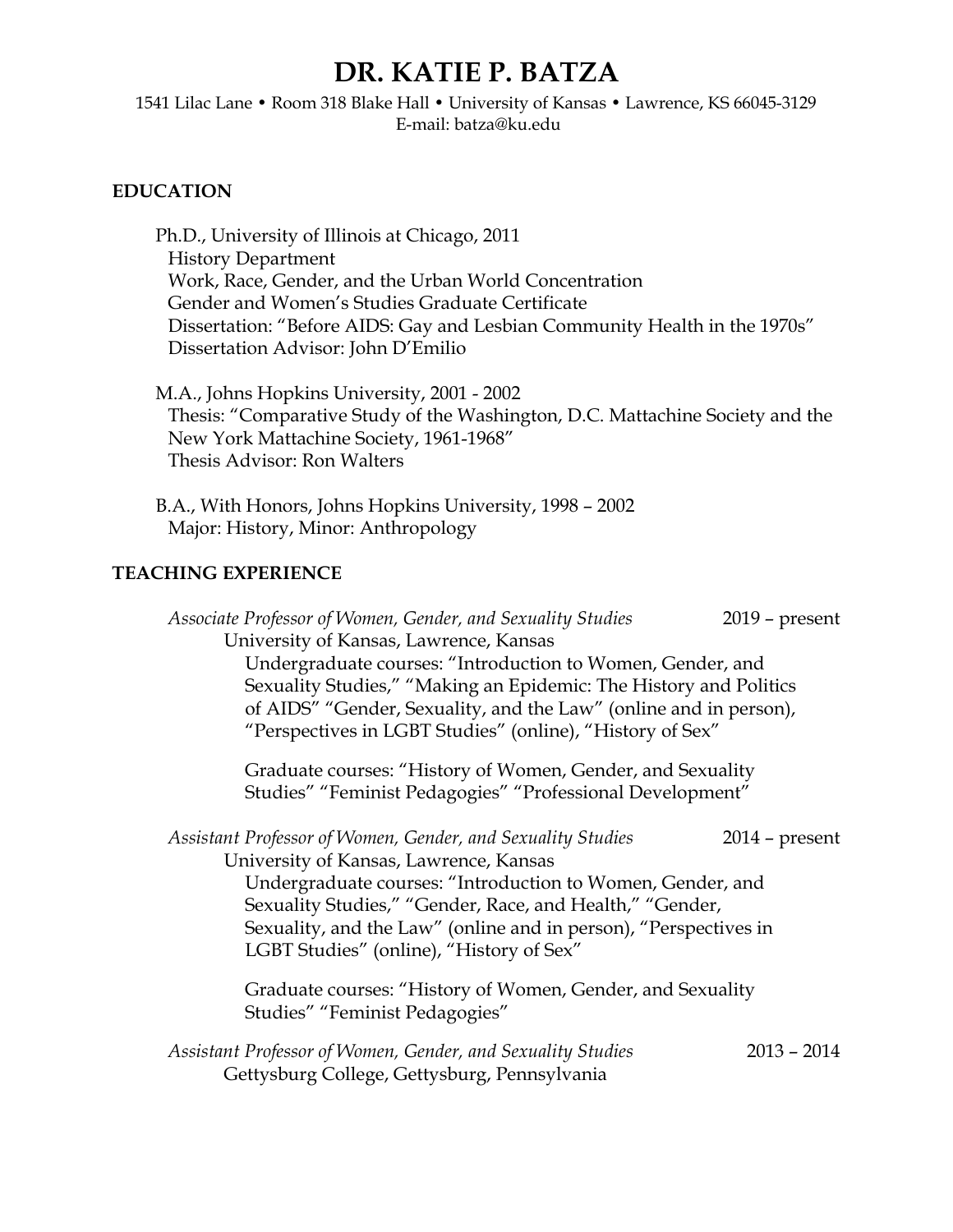| Undergraduate courses: "Feminist and Queer Theories,"<br>"Introduction to Women, Gender, and Sexuality Studies,"<br>"Sexualities and Communities," "Senior Seminar"                                                                                                                                                                                                                             |  |
|-------------------------------------------------------------------------------------------------------------------------------------------------------------------------------------------------------------------------------------------------------------------------------------------------------------------------------------------------------------------------------------------------|--|
| Visiting Assistant Professor of History<br>$2012 - 2013$<br>Macalester College, Saint Paul, Minnesota<br>Undergraduate courses: "History of U.S. Feminism," "Gender,<br>Race, and Health in the Modern U.S.," "Wars on Poverty: Gender,<br>Race, and Policy in the Industrialized U.S.," "U.S. Women's<br>History as Oral History," "Sex in the City: Urban Sexualities in<br>American History" |  |
| Lecturer in Women and Gender Studies and History<br>$2011 - 2012$<br>University of Illinois at Chicago<br>Undergraduate courses: "American Civilization since the Late<br>Nineteenth Century," "Gender in Everyday Life," "The History of<br>American Women," "Sexuality and Community," and "U.S.<br>Women's History as Oral History"                                                          |  |
| Graduate courses: "U.S. Women's History as Oral History"                                                                                                                                                                                                                                                                                                                                        |  |
| Adjunct in History<br>2009<br>Dominican University, Chicago, Illinois<br>Undergraduate courses: "Gender and Urban Life"                                                                                                                                                                                                                                                                         |  |
| Teaching Assistant in Women and Gender Studies and History 2004-2006, 2009 - 2011<br>University of Illinois at Chicago<br>Undergraduate courses: "Global Perspectives on Women and<br>Gender," "African History," "Early Western Civilization," and<br>"Modern Western Civilization"                                                                                                            |  |
| <b>OTHER PROFESSIONAL EXPERIENCE</b>                                                                                                                                                                                                                                                                                                                                                            |  |
| Contracted Researcher<br>2007<br>OUT at CHM series, Chicago History Museum                                                                                                                                                                                                                                                                                                                      |  |
| Research Assistant<br>$2004 - 2008$<br>Jennifer Brier, Assistant Professor at University of Illinois at Chicago                                                                                                                                                                                                                                                                                 |  |
| $2002 - 2004$<br>Research Assistant<br>John D'Emilio, Professor at University of Illinois at Chicago                                                                                                                                                                                                                                                                                            |  |
| White House Intern<br>1999<br>Richard Socarides, Office of Public Liaison, Washington, D.C.                                                                                                                                                                                                                                                                                                     |  |

# **PUBLICATIONS**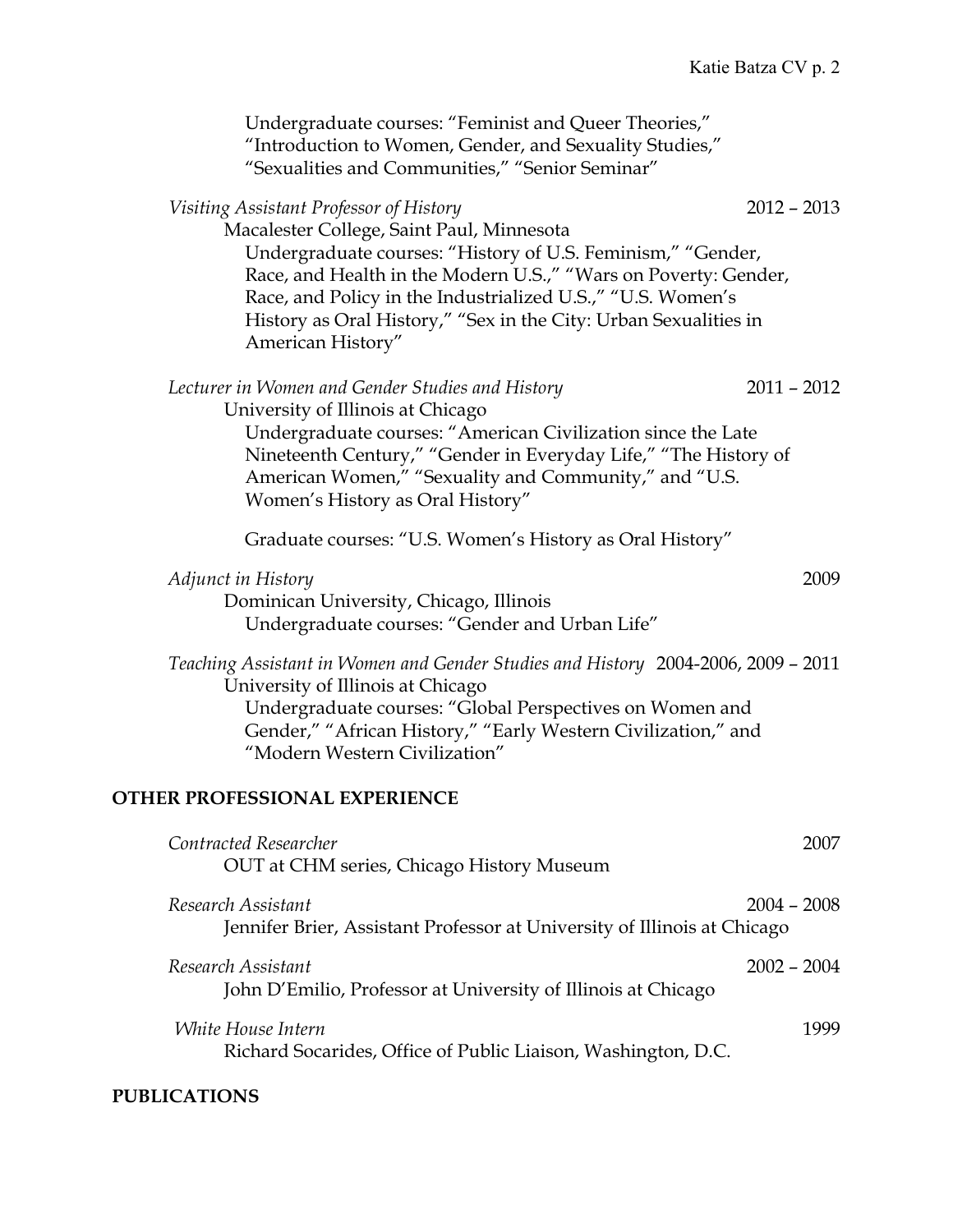- *AIDS in the Heartland*, book manuscript in progress. Funded by the National Endowment for the Humanities Summer Stipend and the American Council of Learned Societies Fellowship.
- "Health Disparities Among Sexual and Gender Minorities with Autism Spectrum Disorder," under review with *Journal of Autism and Developmental Disorders.* Coauthors with Jean Hall, Carl Streed Jr., Brian Boyd, and Noelle Kurth.
- "Tactical Deployments of Respectability: Religion, Race, and Rights in the United States Heartland early-AIDS Response," chapter in progress for *Feminist and Queer Activism in Britain and the United States in the Long 1980s*, ed. Sarah Crook and Charlie Jeffries, SUNY Press, expected publication Spring 2020.
- Review essay of Robert W. Fieseler, *Tinderbox: The Untold Story of the Up Stairs Lounge Fire and the Rise of Gay Liberation* in *Reviews in American History*, vol. 47, no. 2.
- *"T*rinity Episcopal Church Historic Site Nomination," a nomination for the National Register of Historic Sites for the State Historic Preservation Office of Missouri, Spring 2019.
- *Before AIDS: Gay Health Politics in the 1970s*, University of Pennsylvania Press, February 2018.
- "National Park Service Theme Study Roundtable Discussion," forthcoming, *GLQ,* Issue 25.1, Winter 2019.
- "LGBTQ and Health," invited chapter, in *LGBTQ Community and Place*, accepted at Berghahn Books (reprint of *National Park Service Theme Study*).
- "Sexual Revolution in the United States," encyclopedia entry, *The Global Encyclopedia of Lesbian, Gay, Bisexual, Transgender, and Queer History*, ed. Howard Chiang, Charles Scribner's Sons, 2019, 1483-1486, January 2019.
- "A Clinic Comes Out: Idealism, Pragmatism, and Gay Health Services in Boston, 1971- 1985," invited chapter, *The Politics of the Closet in the Age of Reagan: New Perspectives on Sexuality and the American States Since 1970*, edited by Jonathan Bell, in press from the University of Pennsylvania Press.
- "Sickness and Wellness," invited chapter, in *Routledge History of Queer America*, edited by Don Romesberg, Routledge, May 2018, 287-299*.*
- Review essay of Timothy Stewart-Winter, *Queer Clout: Chicago and the Rise of Gay Politics* and Gregory Woods, *Homintern: How Gay Culture Liberated the Modern World,* in *Reviews in American History*, vol. 45, no. 3 (Fall 2017), 526-532.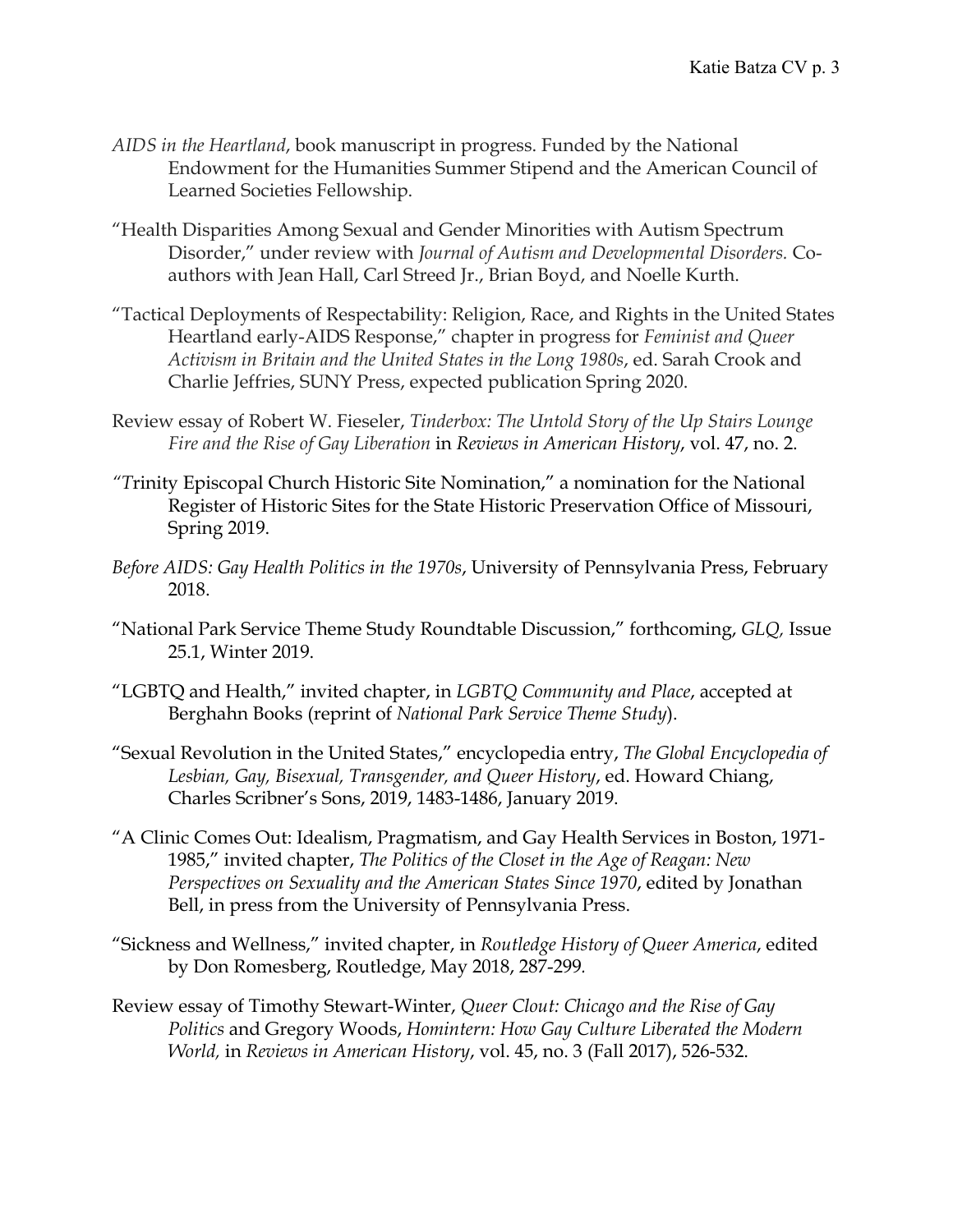- Book review of Marcia M. Gallo, *"No One Helped:" Kitty Genovese, New York City, and the Myth of Urban Apathy*, in the *Journal of American Studies*, vol. 55, no. 2, (Summer 2016), 97-98.
- "Historic Places in LGBTQ Health," invited chapter, in *National Park Service LGBTQ Theme Study*, October, 2016, 22.4-22.26.
- "From Sperm Runners to Sperm Banks: Lesbians, Assisted Conception, and the Fertility Industry, 1971-1983," *The Journal of Women's History,* vol. 28, no. 2, (Summer 2016), 82-102.
- "Behind the Stud File," a review of Justin Spring, *Secret Historian: The Life and Times of Samuel Steward, Professor, Tattoo Artist, and Sexual Renegade*, in the *Newsletter of the American Historical Association's Committee on LGBT History*, Spring 2012.
- "Foundation of the Los Angeles Gay and Lesbian Community Services Center," "Reports of Karposi's Sarcoma," and "Randy Shilts Publishes And the Band Played On," in *Great Events From History: Gay, Lesbian, Bisexual, Transgender Events*, eds., Faderman *et al*., (Salem Press, 2007).

#### **CONFERENCE PRESENTATIONS**

- "Take a Walk on the Wild Side: Queering a Boston Walking Tour." Panelist, 18th Berkshire conference on the History on the History of Women, Genders and Sexuality, Baltimore, June 2020.
- "Navigating "Nowhere": Building a Medical AIDS response in the Rural Heartland." Panelist, 2020 American Historical Association Conference, New York City, January 2020.
- "Intersectionality of Disability and LGBTQ: Historical Context and Current Health Disparities." Panelist, 2019 American Public Health Association 2019 Annual Conference, Philadelphia, Nov. 2019.
- "HIV/AIDS and the Historian." Panelist, 2019 American Historical Association Conference, Chicago, January 2019.
- "Playing the Field: Promiscuous Loyalties and *The Routledge History of Queer America."* Panelist, 2019 American Historical Association Conference, Chicago, January 2019.
- "On Queer Revolution: Neoliberalism, the State, and the Institutionalization of the LGBTQ Movement." Organizer and panelist, 2018 National Women's Studies Association Conference, Atlanta, November 2018.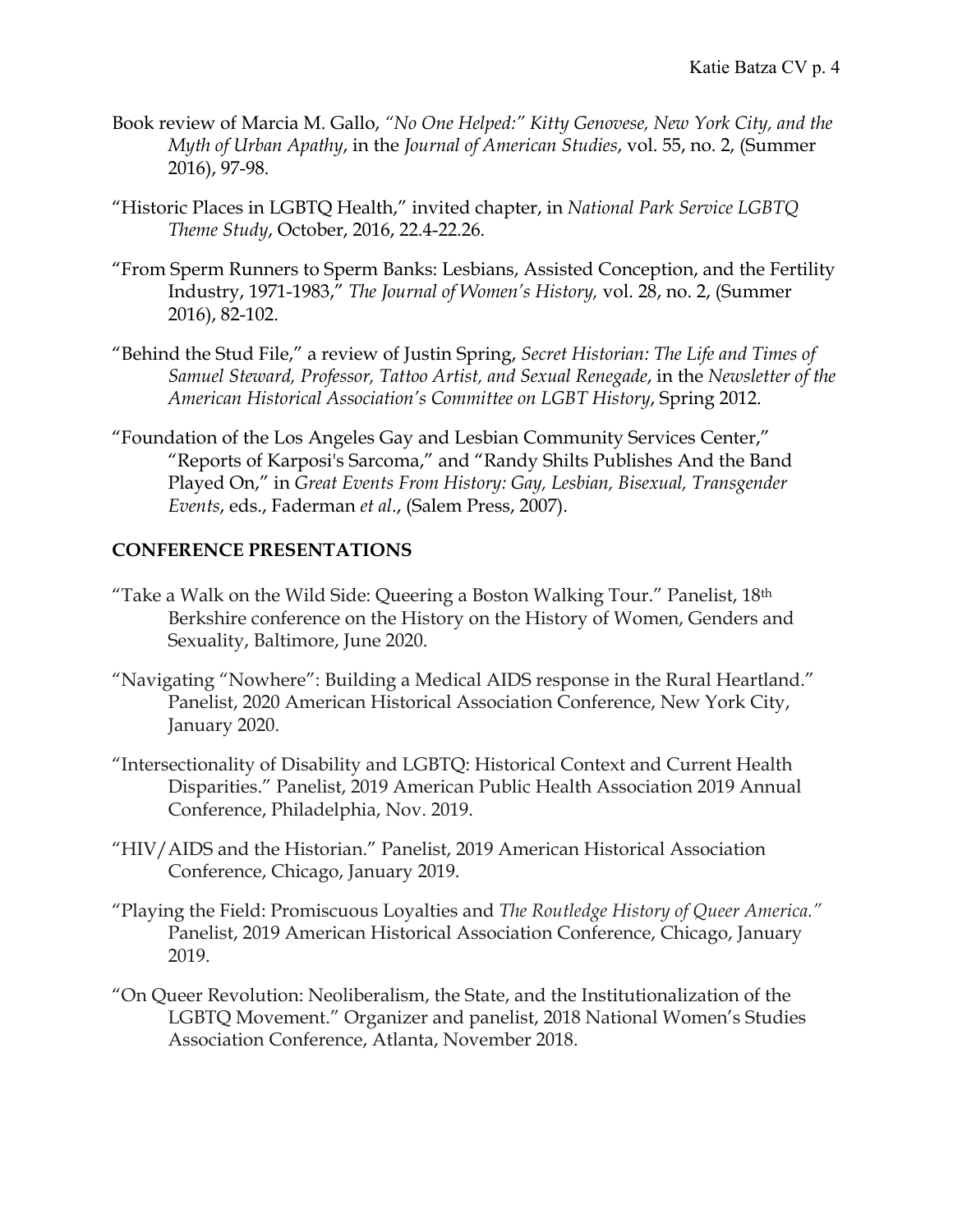- "Foundations and Futures for LGBT History: The Routledge History of Queer America." Panelist, 2018 National Women's Studies Association Conference, Atlanta, November 2018.
- "Idiosyncrasies of AIDS in the American Heartland." Invited panelist, the combined 32<sup>nd</sup> European Association for American Studies and the 63<sup>rd</sup> British Association for American Studies Conference, London, England, April 2018.
- "The National Park Service LGBTQ Theme Study as a Teaching Tool." Roundtable participant, 132nd American Historical Association Annual Conference, Washington, DC, January 2018.
- "Producing Citizens: Lesbians, Assisted Conception, and Enacting Citizenship." 2017 Berkshire Conference on the History of Women, Genders, and Sexualities, Hempstead, June 2017.
- "Plague Power: Navigating Power Systems in the early AIDS Crisis in the United States Heartland." Presenter and panel organizer, 2016 National Women's Studies Association Annual Conference, Montreal, November 2016.
- "AIDS and Mid-American Citizenship." The Mid America American Studies Association Conference, University of Kansas, March 2016.
- "Plagued Memory: AIDS and the Telling of the 1970s." 129<sup>th</sup> American Historical Association Annual Meeting, New York, January 2015.
- "Queering Memory, Remembering Lesbians Roundtable." National Women's Studies Association Annual Conference, San Juan, Puerto Rico, November 2014.
- "The Future of the Fields: LGBTQ History and Queer Studies." John D'Emilio's Impact on LGBTQ Histories, Lives, and Futures Symposium, Chicago, September 2014.
- "Queer Labor Matters- Roundtable on Jobs and Careers for LGBTQ Historians." Annual Meeting of the Organization of American Historians, Atlanta, April 2014.
- "Oppression, Sickness, and the State: Conflicting Forms of Resistance in 1970s Los Angeles." 128th American Historical Association Annual Meeting, Washington, DC, January 2014.
- "It Was Just a Place Where Gay People Came:" Urban Renewal, Community Organizing, and Gay Health in 1970s Fenway." 127<sup>th</sup> American Historical Association Annual Meeting, New Orleans, January 2013.
- "Oral History in the Undergraduate Classroom." Oral History Association Annual Meeting, Cleveland, October 2012.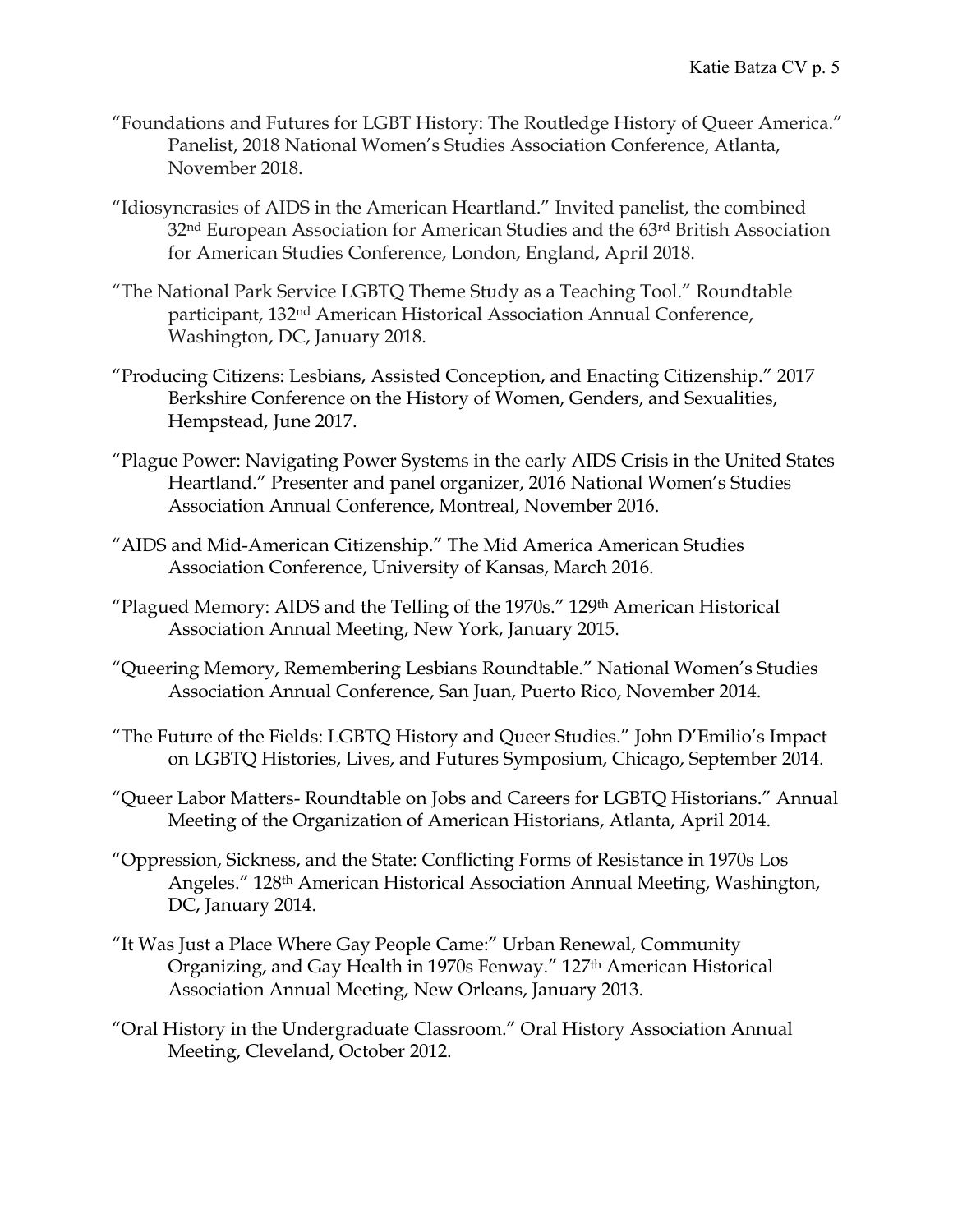- "'I Want You for a Free VD Test': Health, Identity, and Drag in Chicago, 1974-1981." 126th American Historical Association Annual Meeting, Chicago, January 2012.
- "Gender, Sexuality, and Lesbian Pregnancy in the 1970s" Second Annual Joint Gender and Women's Studies Mini Conference, Chicago, March 2010.
- "Where the Neighborhood Ends and Community Begins: Gentrification, AIDS, and the Fenway Community Clinic, 1971-1990." Queertopia 2.0, Chicago, May 2009.
- Panel Commentator, "Reconstructing Gender in the 20<sup>th</sup> Century." University of Illinois at Chicago Graduate Student Conference, Chicago, April 2009.
- "Against Doctors' Orders: Lesbian Motherhood and the Battle For Medical Authority in the 1970s." Newberry Seminar on Women and Gender, Newberry Library, Chicago, January 2009.
- "VD Testing in the Closet: The Beginning of Gay Health Activism in LA." University of Illinois at Chicago History Brown Bag Series, Chicago, November 2008.
- "Specula, Sperm, and Motherhood: Defining Lesbian Health and Identity in the 1970s." 14th Berkshire Conference on the History of Women, University of Minnesota, June 2008.
- "A Good Clean Bath: VD Prevention and Treatment in Chicago Baths, 1970-1981." Invited Panelist, 29th Annual Mid-America History Conference, Oklahoma State University-Tulsa, September 2007.
- "Marketing Sexual Health: the Howard Brown Memorial Clinic and the Gay Male Community in the pre-AIDS Era." 29th Annual Meeting of the Social Science History Association, Chicago, November 2004.
- "Before AIDS: The Relationship between the Chicago Gay and Medical Communities, 1974-1982." Missouri Valley Conference, Omaha, March 2004.

# **HONORS & AWARDS**

Franklin Research Grant, American Philosophical Society, 2019.

Mellon-Schlesinger Summer Research Grant, 2019.

Fill-in the Gap Grant, Research Excellence Initiative, College of Liberal Arts and Sciences, University of Kansas, 2018.

American Council of Learned Societies Fellow, 2018.

General Research Fund Grant, University of Kansas, 2018.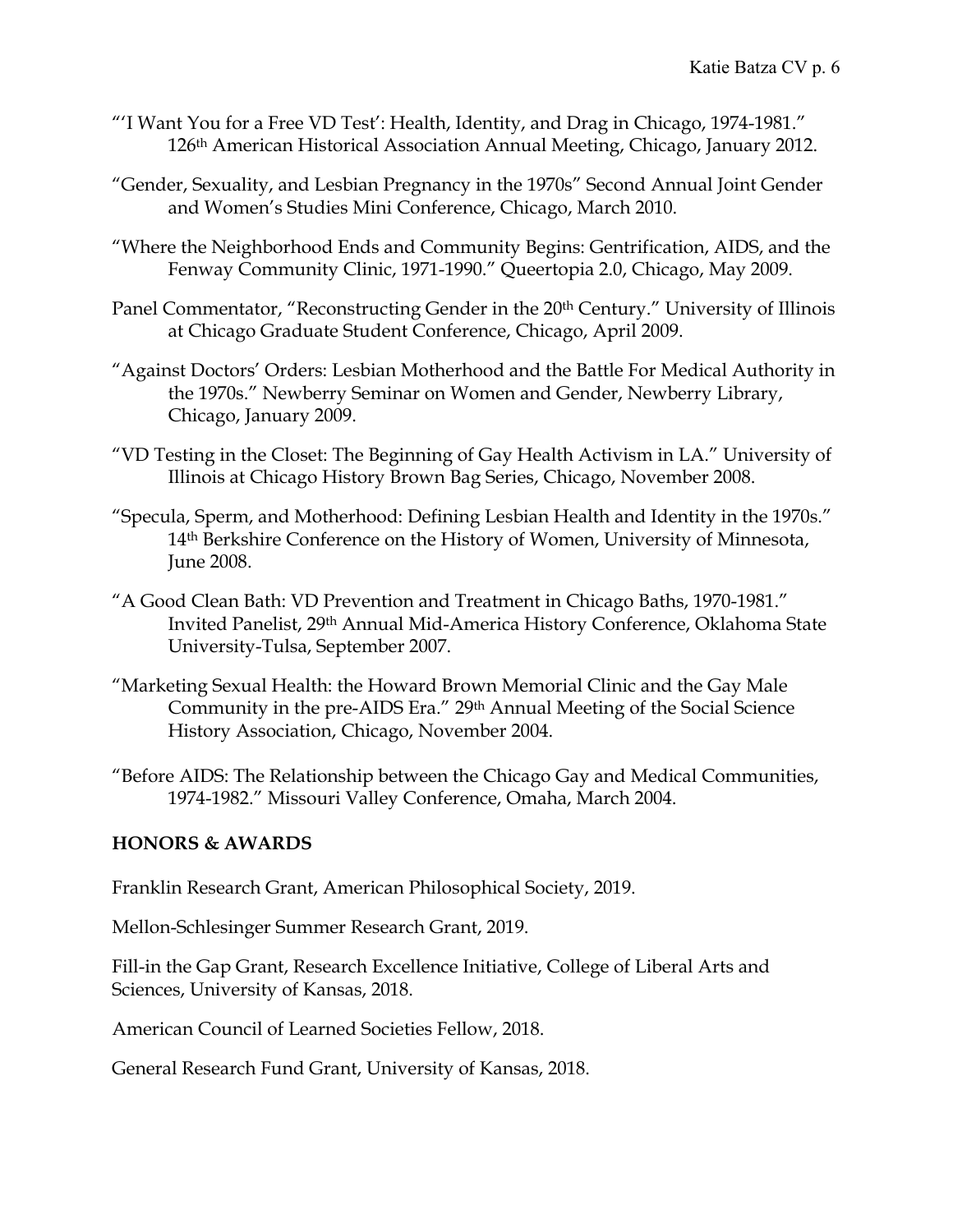Groundbreaking LGBTQIA+ Research Award, for *Before AIDS*, Sexuality and Gender Diversity Center, University of Kansas, 2018.

Paul E. Buchanan Award for Excellence in Fieldwork, Interpretation, and Public Service, for chapter "Historic Places in LGBTQ Health" in *National Park Service LGBTQ Theme Study*, 2018.

National Endowment for the Humanities Summer Stipend, 2017.

Scholars on Site Grant, Hall Center for the Humanities, University of Kansas, 2017.

General Research Fund Grant, University of Kansas, 2017.

Friends of the Hall Center Book Publication Award for *Before AIDS,* University of Kansas, 2017.

Hall Center Humanities Research Fellowship, University of Kansas, (awarded in Fall 2016 for a Fellowship in Spring 2018).

Nominated as one of two applications from the University of Kansas for the National Endowment for the Humanities Summer Stipend, 2016.

Second Alternate, Hall Center Humanities Research Fellowship, University of Kansas, 2016.

Nominated as one of two applications from the University of Kansas for the National Endowment for the Humanities Summer Stipend, 2015.

New Faculty General Research Fund Grant, 2015.

Mellon Postdoctoral Fellow, Macalester College, 2013. (Declined)

Outstanding Thesis in History Award at the University of Illinois at Chicago, 2011.

Point Foundation Scholar, 2006-2010.

Gender and Women's Studies Graduate Prize, University of Illinois at Chicago, 2009.

Dean's Scholar Award, University of Illinois at Chicago, 2008.

History Graduate Award, University of Illinois at Chicago, 2006.

Provost's Award for Graduate Research, University of Illinois at Chicago, 2005.

Robert Remini Graduate Student Prize, University of Illinois at Chicago, 2005.

Best Graduate Paper Prize of the Society for the Study of Social Problems, 2004.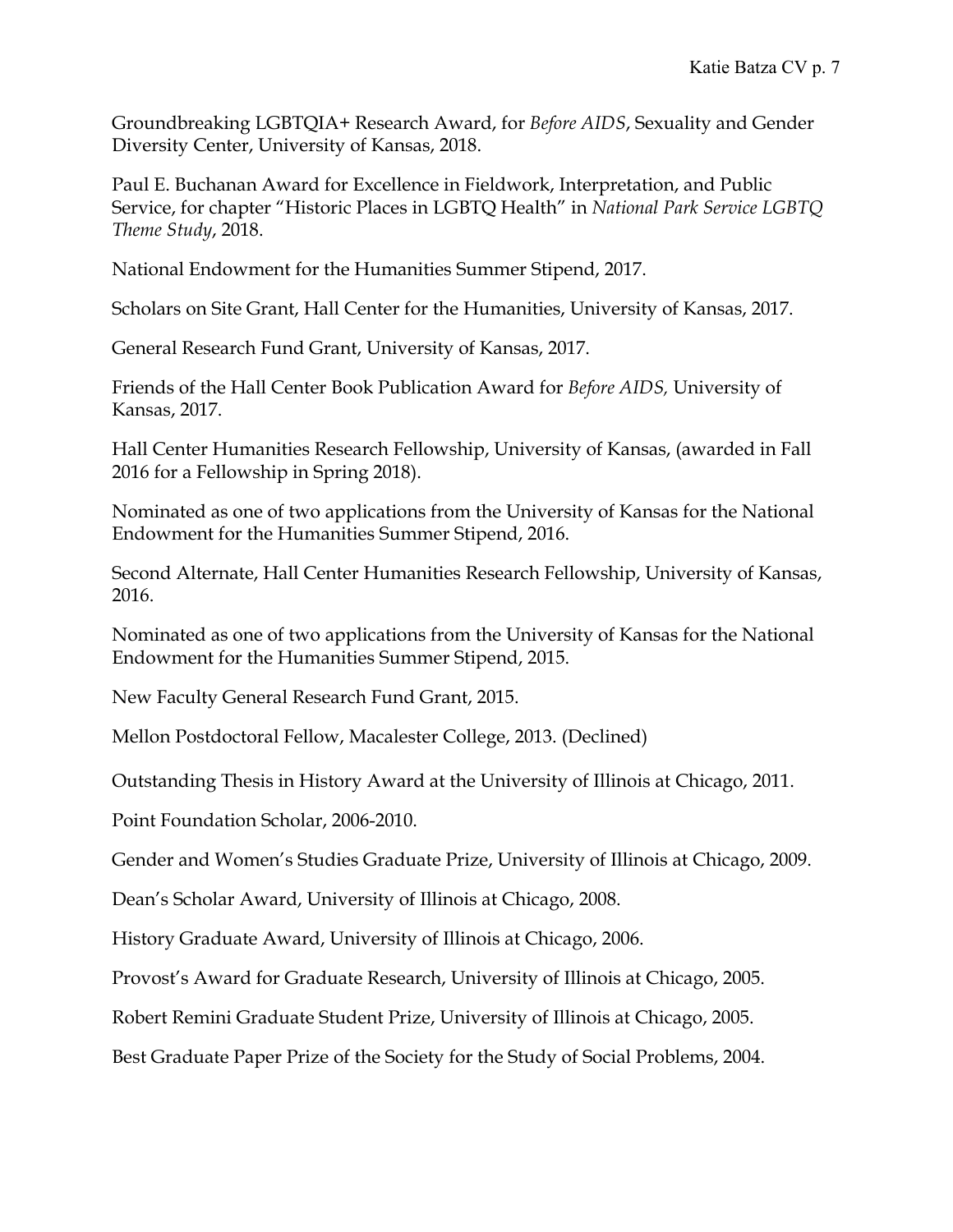Chancellor's Committee on the Status of Lesbian, Gay, Bisexual and Transgender Issues Graduate Scholarship, 2004.

Uncommon Legacy Foundation Scholarship, 1999.

#### **INVITED LECTURES**

- Keynote, "Fighting Oppression Sickness: Health, Politics, and Navigating Exclusion in LGBTQ Health," International Women's Day Celebration, The Center for Women's Studies at Wichita State University, 2019
- Radio Show Guest, "Before AIDS," WCPT 820 Out Chicago*,* December 2018.
- Invited Lecture, "Gay Health Politics in the Midwest," St. Louis University, St. Louis Missouri, February 2018.
- Invited Lecture, "Homegrown Health: Local Gay Community Responses to Health Epidemics in the 1970s and 1980s Midwestern United States," Western University, London Canada, November 2017.
- Radio Show Panelist, "Historicizing *Battle of the Sexes*," KCUR-NPR Central Standard, September 2017.
- Panelist, "LGBTQ in Academia," Point Foundation LEAD Conference, Los Angeles, October, 2017.
- Panel Chair, 2014 Annual Central Pennsylvania Consortium Women's Studies Conference, "Food, Politics, & Gender," Dickinson College, March 2014.
- "History of Sexuality: Looking at History through a Different Lens." Introduction to Women, Gender, and Sexuality Studies, Gettysburg College, Gettysburg, September 2013.
- "Health Activism Before AIDS." Tea and Topics at Mac, Macalester College, Saint Paul, October 2012.
- "LGBT History and the Current Movement." Panel Commentator, Point Foundation Scholar Conference, Chicago, July 2011.
- "The Medical Regulation of Sexuality and Gender." Sociology of Gender and Sexualities, Concordia University, Chicago, November 2010 and February 2012.
- "Howard Brown Clinic Town Hall Discussion: Giving Health a History." Panelist, Gerber Hart Library, Chicago, June 2009.
- "Liberation through Health? Gay and Lesbian Community Health as Political Activism." Gerber-Hart Library, Chicago, January 2006.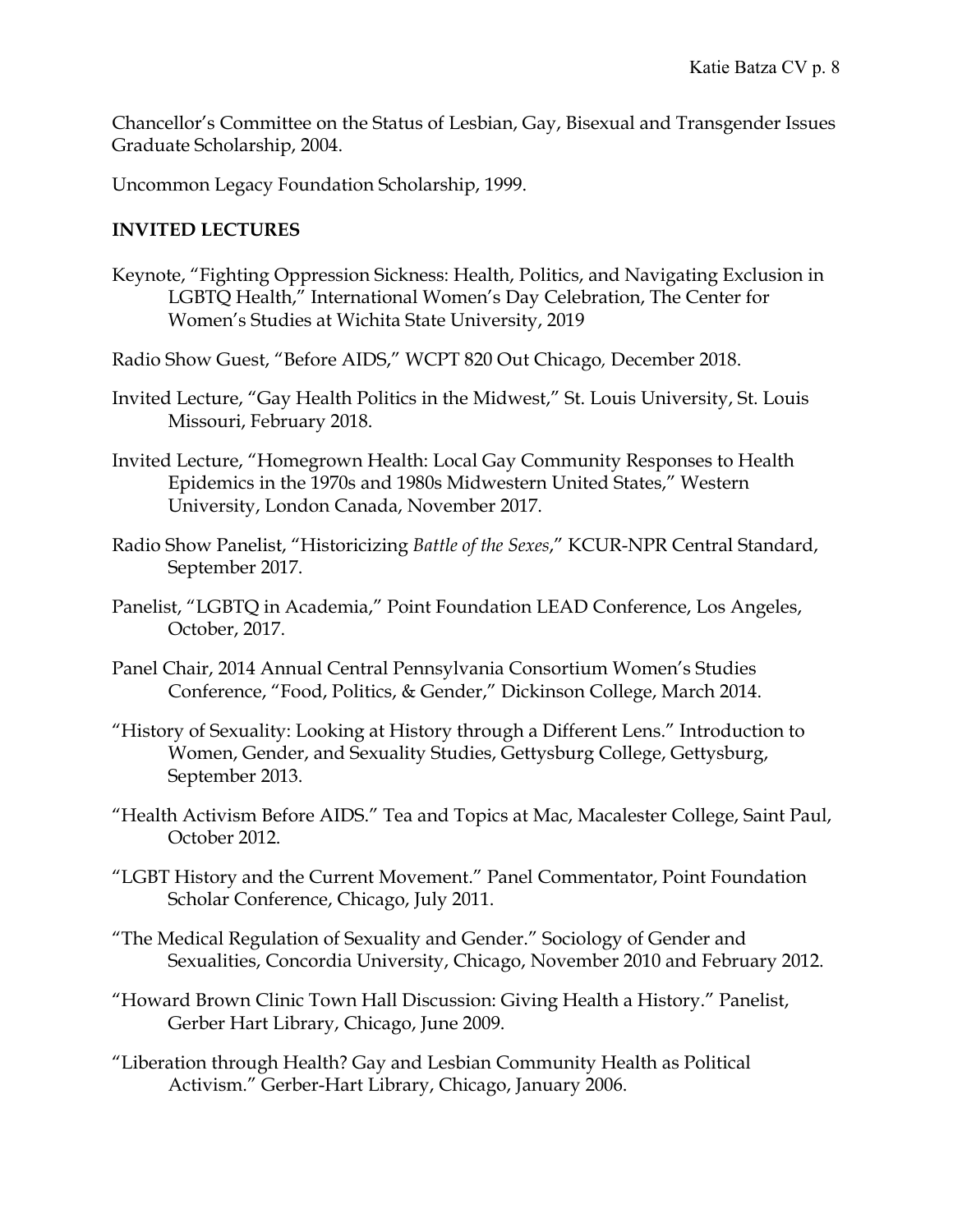"Politics, Culture, and Diseases of the Pre- AIDS Gay Community." AIDS, Politics and Culture, University of Illinois at Chicago, August 2004.

#### **COMMUNITY AND UNIVERSITY OF KANSAS LECTURES AND PRESENTATIONS**

- Presenter, "The Big Ideas Project," Red Hot Research, University of Kansas, October, 2019.
- Panelist, "Trinity Church and the LGBTQIA+ Community," The Missouri History Museum, St. Louis. October, 2019.
- Talk, *Before AIDS*, Women and Children First Bookstore, Chicago, January 2019.
- Lecture, "Diverse Dialogues: Before AIDS, After AIDS," Lawrence Public Library, September 2018.
- Lecture, "AIDS in the Heartland: Reimagining the History of AIDS," Hall Center for the Humanities, Resident Fellows Seminar, University of Kansas, April 2018.
- Panelist, "Public History KU Libraries Teach-In," University of Kansas, November 2017.
- "Pariah Screening and Scholarly Discussion." Panelist, Black Love Symposium, University of Kansas, September 2017.
- "The History of AIDS." WGSS 101: Introduction to Women, Gender, and Sexuality Studies, University of Kansas, April 2017.
- Panelist, "Scholarship as Activism," University of Kansas, April 2017.
- Panelist, "Activism in the New Political Landscape," Lawrence Public Library, February 2017.
- "The History of AIDS." WGSS 101: Introduction to WGSS, University of Kansas, April 2017.
- "The Politics of LGBTQ Memory." Honors Seminar: Memory and Global Perspective, University of Kansas, January 2017.
- "Translating a Plague into Power: Early AIDS in the United States Heartland." The Hall Center Gender Seminar, University of Kansas, November 2016.
- "The History of Lesbian Conception." Social Welfare 303: Human Sexuality in Everyday Life, School of Social Welfare, University of Kansas, November 2016.
- "The History of Health and Sexuality." Women, Gender & Sexuality Studies 327: Perspectives in LGBTQ Studies, University of Kansas, October 2016.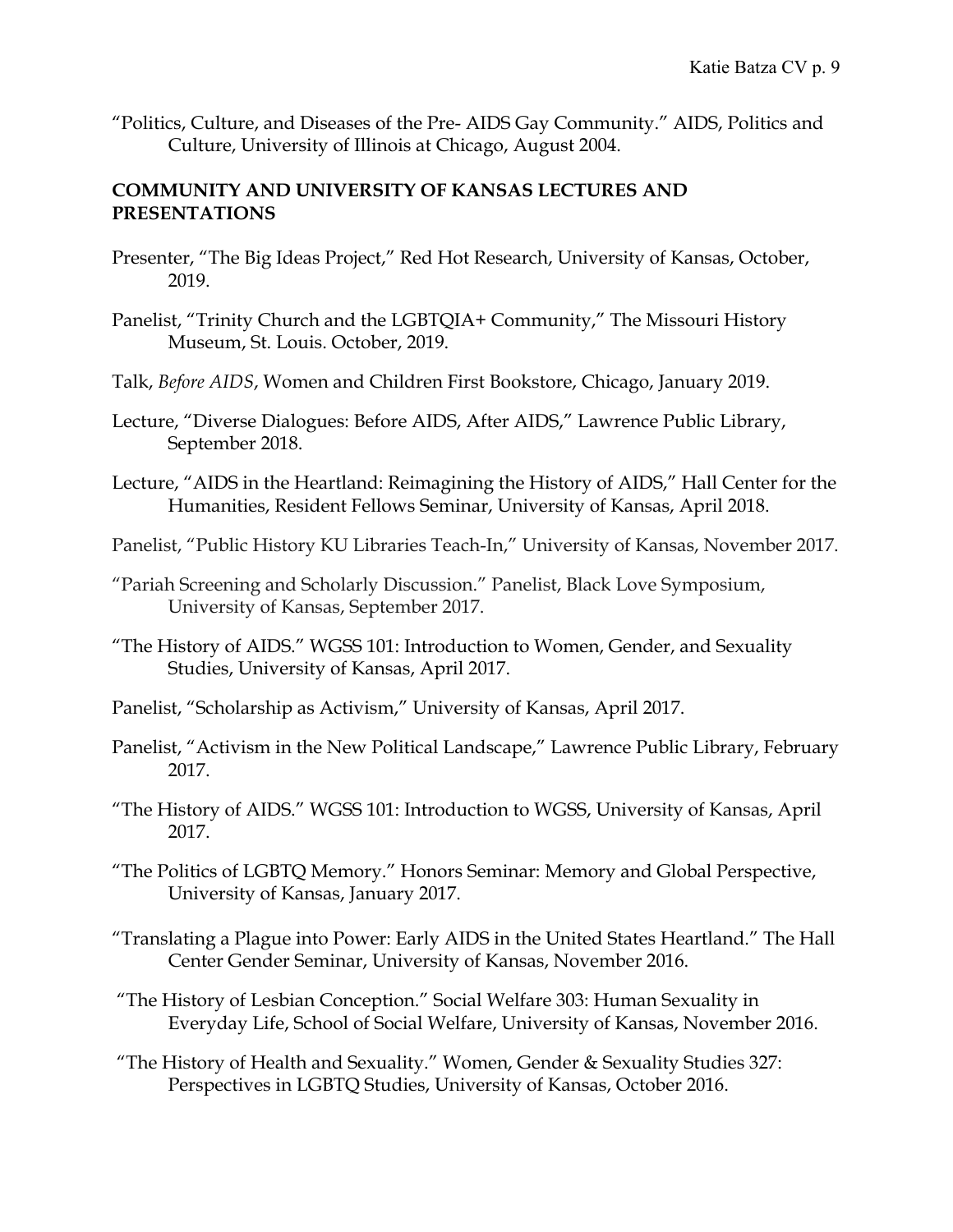- Moderator, "The Art of Conversation: Gender, Sexuality, and Social Justice," The Free State Festival, Lawrence, June 2016.
- "Parenting." Panel Participant, Psychology of Women course, University of Kansas, November 2015, 2016, 2017.
- "Oral History as a Research Method." Women, Gender, and Sexuality Studies 301: Research Methods, University of Kansas, October 2015.
- "AIDS, Citizenship, and the Heartland." The Hall Center Fall Faculty Colloquium on Rethinking Citizenship in a Global Age, University of Kansas, October 2015.
- "Sickness and Wellness." The Hall Center Gender Seminar, University of Kansas, February 2015.
- Contributor, *Contested American Identities Exhibition*, University of Kansas Libraries, February 2015.
- "Feminism Through the Decades." Panel Participant, Lawrence Public Library, February 2015.

#### **PROFESSIONAL AND COMMUNITY SERVICE**

#### **To the Profession**

Manuscript reviewer, Manchester University Press, 2019.

Article Reviewer, *Labor*, 2019.

Board member, Committee on Lesbian, Gay, Bisexual, Transgender History of the American Historical Association, 2018-2020.

Manuscript reviewer, Palgrave Macmillan, 2018.

Article reviewer, *The Public Historian*, 2018.

Working group participant*,* "NEW HIV/AIDS Histories," affiliated with the Rockefeller Archive Center, Sleepy Hollow, NY, June 2017- 2018.

Mentor, National Women's Studies Association, Montreal, November 2016.

Article Reviewer, *Kansas History: A Journal of the Central Plains*, 2016.

Committee Member, John D'Emilio Dissertation Prize Committee, Organization of American Historians, 2016-2017.

Manuscript reviewer, Yale University Press, 2015.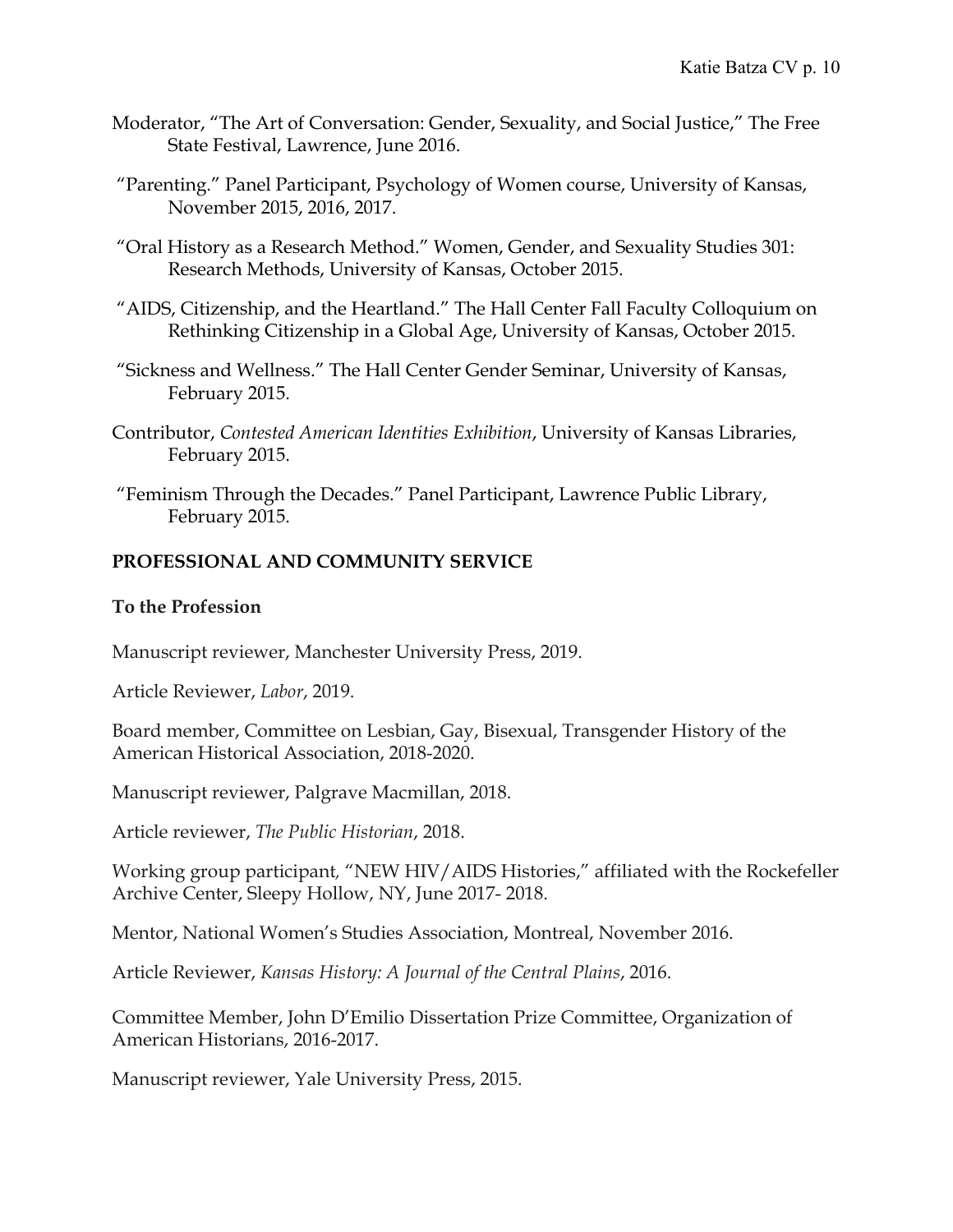Article reviewer, *Journal of the History of Sexuality*, 2015.

Article reviewer, *Feminist Studies*, 2014.

Book Review Editor, Committee on Lesbian, Gay, Bisexual, Transgender History of the American Historical Association, 2013-2015.

#### **To the University**

President, Sexual and Gender Diversity Faculty Staff Council, University of Kansas, 2019-2020.

College Academic Council, University of Kansas, 2019-2021.

Hall Center NEH Summer Stipend Application Review Committee, University of Kansas, 2019.

Faculty Fellow, Sexual and Gender Diversity, University of Kansas, 2019.

Faculty Diversity Scholar, University of Kansas, 2018-2020.

Public Humanities Roundtable, Hall Center for the Humanities, University of Kansas, 2018- present.

University Safe Zone Training, December 2017.

Consent at KU Facilitator, training complete in November 2017.

Panelist, "Grant Writing How To" French, English, and Spanish departments, University of Kansas, November 2017.

Co-Director, Hall Center Oral History Seminar, University of Kansas, 2017-2018.

Panelist, New Faculty Luncheon on Undergraduate Research, University of Kansas, October 2017.

Hall Center NEH Summer Stipend Application Review Committee, University of Kansas, 2017.

Search Committee Member, Vice Provost for Diversity, Equity, and Inclusion, University of Kansas, 2017.

Engaged Scholarship Working Group Chair, National Endowment of the Humanities Next Generation Humanities PhD Planning Grant, University of Kansas, 2016-2017.

Search Committee Member, Graduate Career Coordinator, College Office of Graduate Affairs, University of Kansas, 2016.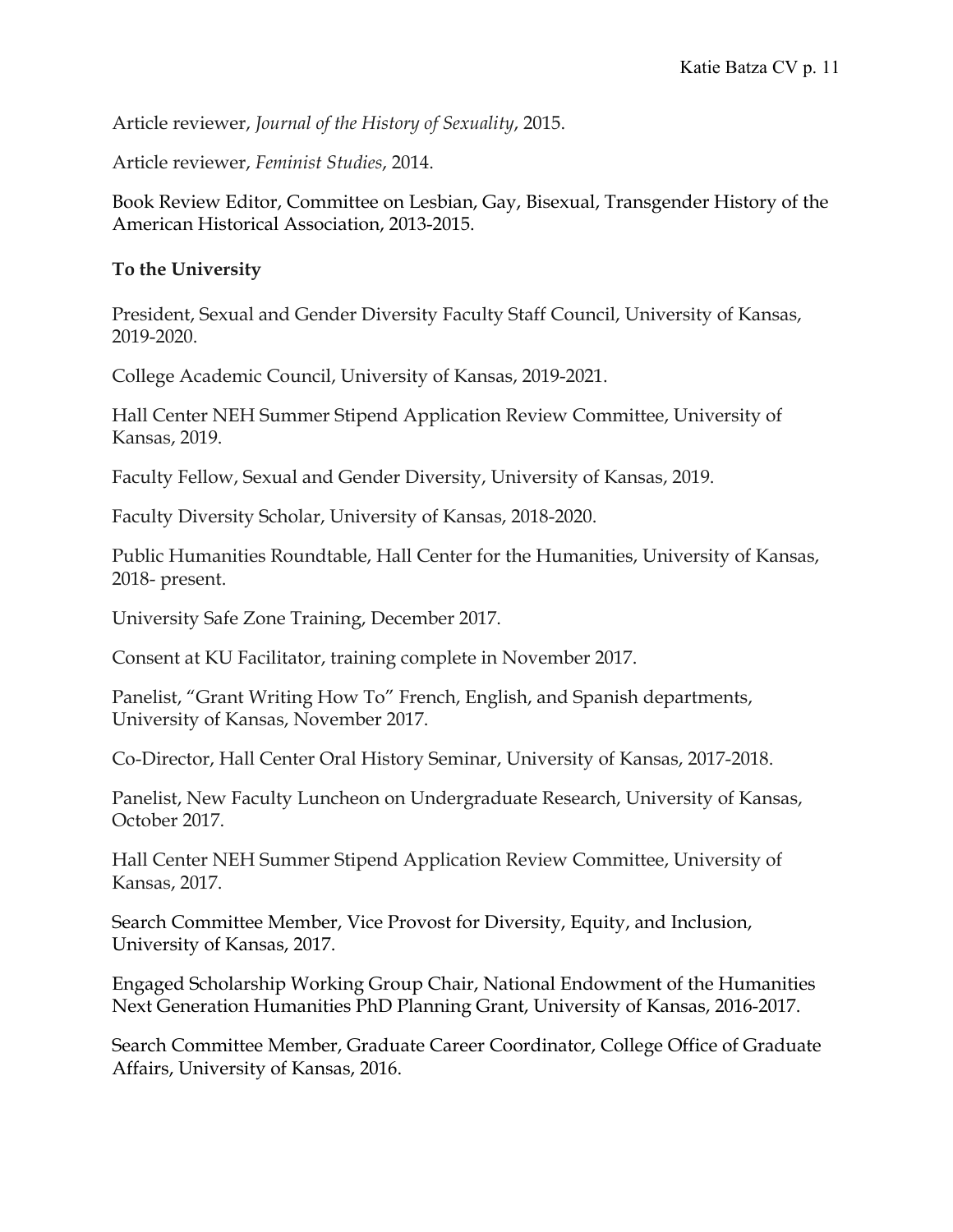Committee Member, Council of Councils, Diversity, Equity, and Inclusion, University of Kansas, 2015-2017.

Co-Chair, Sexual and Gender Diversity Faculty Staff Council, University of Kansas, 2014-2017.

Sexual and Gender Diversity Consortium Member, University of Kansas, 2014-2015. Reviewer, Undergraduate Research Award, University of Kansas, November 2014.

# **To the Department**

Director of Graduate Studies, WGSS, University of Kansas, 2019-2022.

Representative, National Women's Studies Association Annual Meeting of Graduate Directors and Chairs, Baltimore, September, 2017.

Director of Graduate Studies, WGSS, University of Kansas, 2017.

Departmental Committee member, Diversity Equity and Inclusion Working Group, WGSS, University of Kansas, 2017.

Departmental Committee Member, Undergraduate Committee, WGSS, University of Kansas, 2017.

Search Committee Member, Chair of Women, Gender & Sexuality Studies, University of Kansas, 2016.

Organizer, WGSS Faculty and Graduate Student Writing Group, University of Kansas, 2016-present.

Director of Undergraduate Studies, WGSS, University of Kansas, 2015-2017.

Committee Member, February Sisters Speaker Series Committee, WGSS, University of Kansas, 2014-2015.

# **To the Community**

Working Group Member, The Black AIDS Experience Exhibition and Oral History Project, the Griot Black History Museum, St. Louis, 2018-2019.

Mentor, Kansas Women's Leadership Institute, Lawrence, Summer 2016.

Founding Executive Co-Chair, Rainbow Heritage Network, 2015-2016.

Scholar and interviewee, National History Day Project on Stonewall (for middle schoolaged students), Lawrence, January 2016.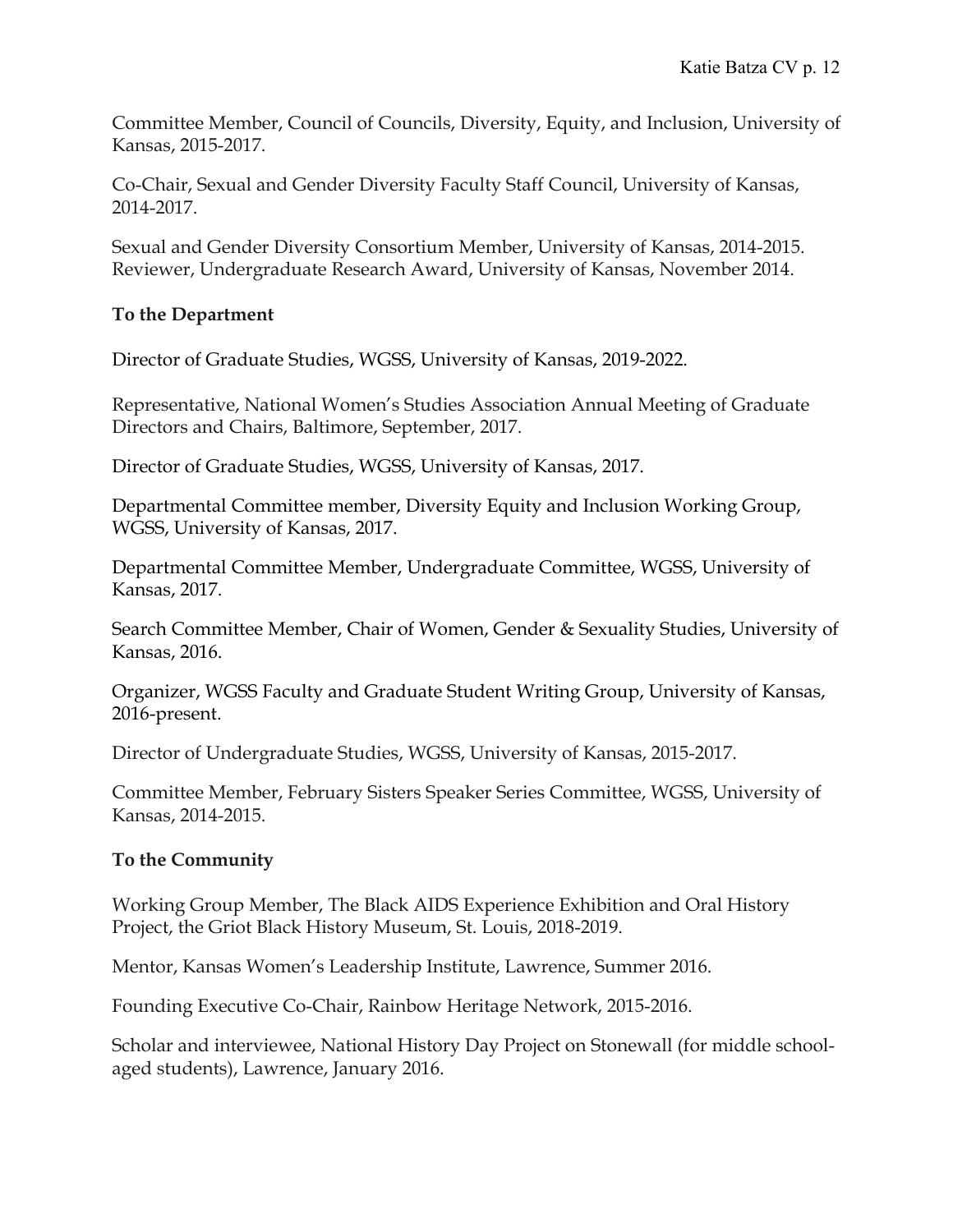Scholar and interviewee, National History Day Project on Gloria Steinem (for middle school- aged students), Lawrence, January 2015.

Invited scholar*,* Department of Interior/National Park Service Scholars Roundtable on the Preservation and Interpretation of LGBTQ Historic Places, Washington D.C., 2014.

Alumni Scholar Support Subcommittee Chair, Board of Regents, Point Foundation, Los Angeles, 2011-2013.

High School Mentor, Model World Conference on Women and Girls Rights, University of Illinois at Chicago, 2010-2011.

Discussion Leader, Model World Conference on Women and Girls, University of Illinois at Chicago, 2009-2010.

Organizing Committee Member, Model World Conference on Women and Girls Rights, University of Illinois at Chicago, 2011-2012.

Operations Officer and Conference Planning Subcommittee Chair of the Point Foundation Scholar Subcommittee, 2007-2008.

Volunteer at the Gerber-Hart Library, Chicago, 2003-2006.

Co-founder and Board Member, YouthPride Atlanta, Atlanta, 1995-1998

# **To Previous Institutions**

Lead organizer, Women, Gender, and Sexuality Studies 2014-15 Speaker Series, "Sexual Politics," Gettysburg College, Gettysburg, 2013-2014.

Academic Steering Committee Member, Women, Gender and Sexuality Studies Program, Gettysburg College, Gettysburg, 2013-2014.

Women, Gender, and Sexual Studies Program Advisory Council Member, Gettysburg College, Gettysburg, 2013-2014.

LGBT Seed Grant Reviewer, Chancellor's Committee on the Status of Lesbian, Gay, Bisexual, Transgender Issues, University of Illinois at Chicago, 2009.

Graduate Assistant*,* Chancellor's Committee on the Status of Women, University of Illinois at Chicago, 2008.

Vice President of the University of Illinois at Chicago History Graduate Society, 2007.

Member of the Chancellor's Committee on the Status of Lesbian, Gay, Bisexual, Transgender Issues, University of Illinois at Chicago, 2005.

Chair of the University of Illinois History Student Faculty Organizing Committee, 2004.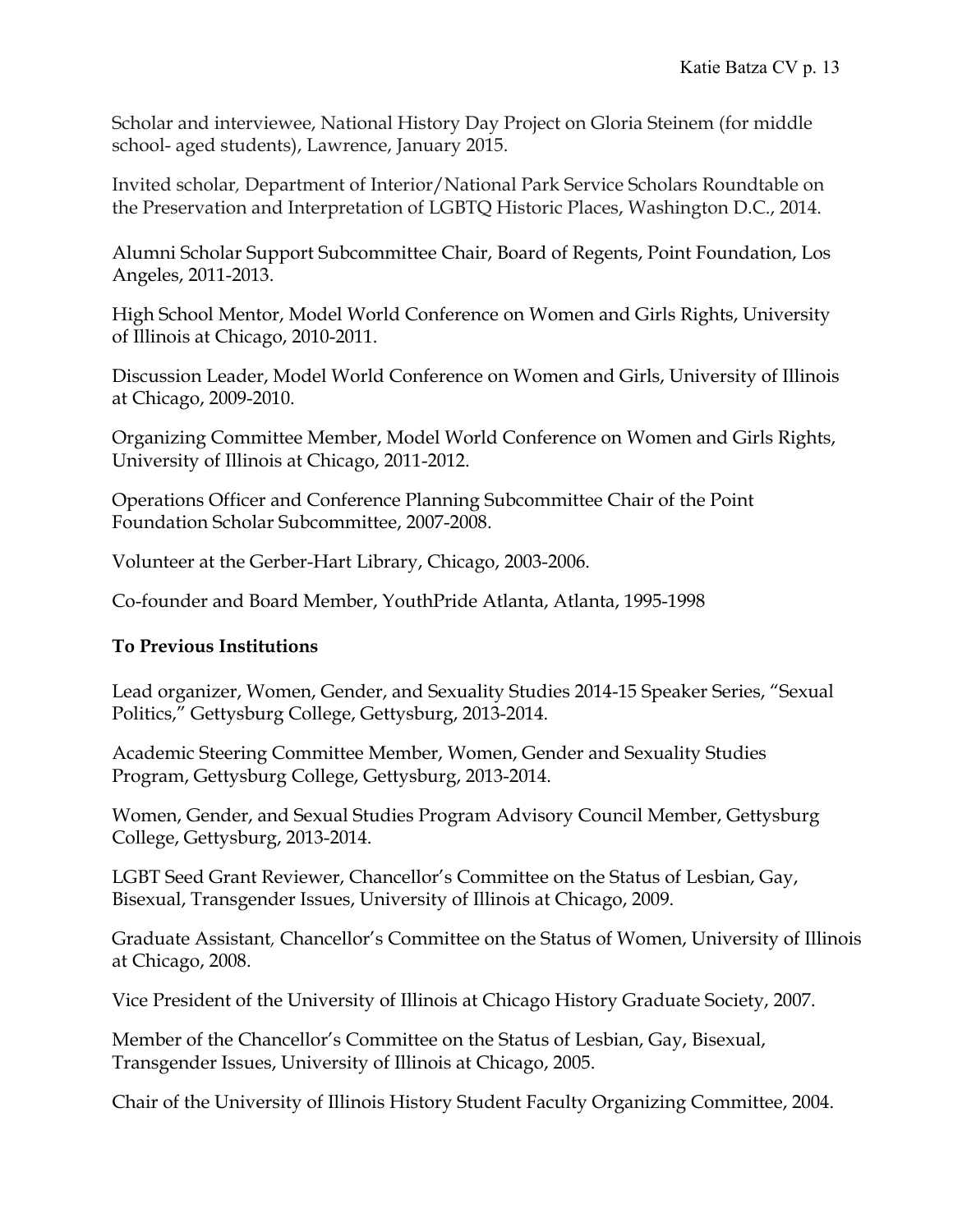Member of the University of Illinois History Graduate Student Society, 2002-2011. President, Students Educating and Empowering for Diversity, Johns Hopkins University, Baltimore, 2000-2002.

Member: Organization of American Historians, American Historical Association, National Women's Studies Association, Oral History Association

# **COMMITTEES AND STUDENT SUPPORT**

#### **Graduate**

Master's Committee Member, Korbin Painter, History Department, University of Iowa, 2018-present.

Dissertation Committee Member, Abigail Barefoot, Women, Gender, and Sexuality Studies Department, University of Kanas, 2018-present.

Comprehensive Exam Committee Member, Katie Dubois, English, University of Kansas, 2017.

Dissertation Committee Member, Austin Williams, History, University of Missouri Kansas City, 2017-2019.

Comprehensive Exam Committee Member, Allie Chase, Communications, University of Kansas, 2017.

Master's Committee Member, Joy Hyatt, Museum Studies, University of Kansas, 2016- 2018.

Comprehensive Exam Committee Member, Hannah Bailey, American Studies, University of Kansas, 2016-present.

Dissertation Committee Member, Roseann Pluretti, Journalism and Mass Communications, University of Kansas, 2016-2017.

Dissertation Committee Member, Kate Esterline, Psychology, University of Kansas, 2016-2017.

Dissertation Committee Member, Brian Trump, History, University of Kansas, 2015 present.

Dissertation Committee Member, Nicole Perry, Sociology, University of Kansas, 2015.

Dissertation Committee Member, Angela Liljequist, American Studies, University of Kansas, 2015.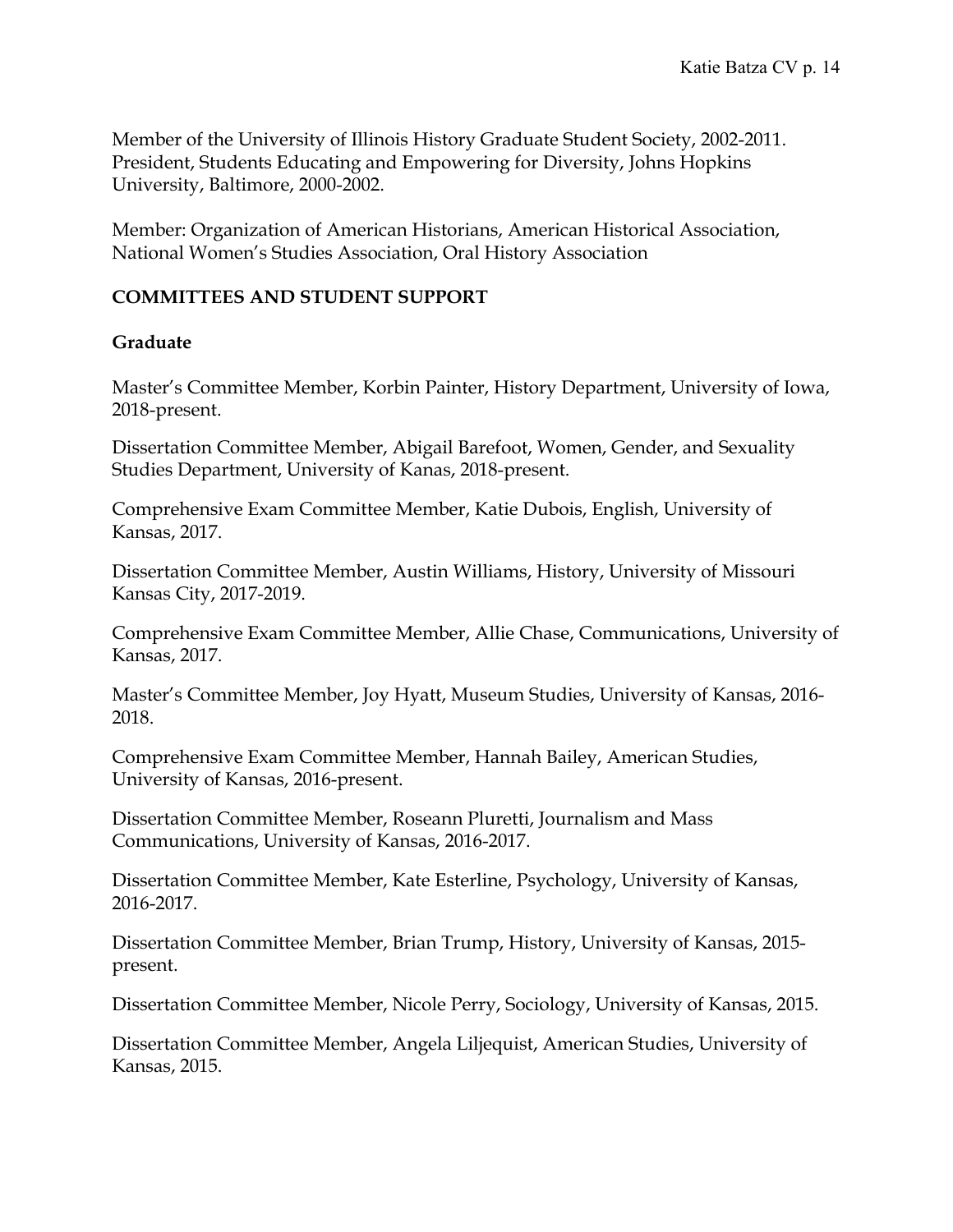Dissertation Committee Member, Jessica Freyermuth, Musicology, University of Kansas, 2015-present.

Dissertation Committee Member, Adijat Mustapha, Department of Psychology, University of Kansas, 2015-2018.

Master's Student Committee Member, Patricia Nixon, Fine Arts, University of Kansas, 2015-2016.

Master's Student Committee Chair, Tamara Vitale, Global and International Studies, University of Kansas, 2014-2016.

# **Undergraduate**

University Scholars Mentor, Mari Brewington, University of Kansas, 2019.

Undergraduate Honor's Committee Chair, Mason Goeckner, 2019-2020.

Emerging Scholars Mentor, Italy O'Dell, University of Kansas, 2019-2020.

Emerging Scholars Mentor, Matthew Canaday, University of Kansas, 2017-2020.

Independent Study, Yasmeen Mansour, WGSS, University of Kansas, Fall 2017.

University Scholars Mentor, Nikita Imafidon, University of Kansas, 2016-2018.

CLAS Faculty Mentor, undergraduate, Alison Valdez, University of Kansas, 2016-2018.

Undergraduate Honor's Committee, Korbin Painter, History, University of Kansas, 2017.

Undergraduate Honor's Committee, Carla Rivas, History, University of Kansas, 2017.

CLAS Faculty Mentor, undergraduate, Jordan Zoleman, University of Kansas, 2016- 2017.

Undergraduate Honor's Committee, Kat Youtsey, History, University of Kansas, 2015.

Advising undergraduate research, Zachary Bean, WGSS, University of Kansas, 2014- 2015.

Advising undergraduate publication, Susie McClannahan, WGSS, University of Kansas, 2015.

Undergraduate Honor's Committee, Susie McClannahan, Global and International Studies, University of Kansas, 2014.